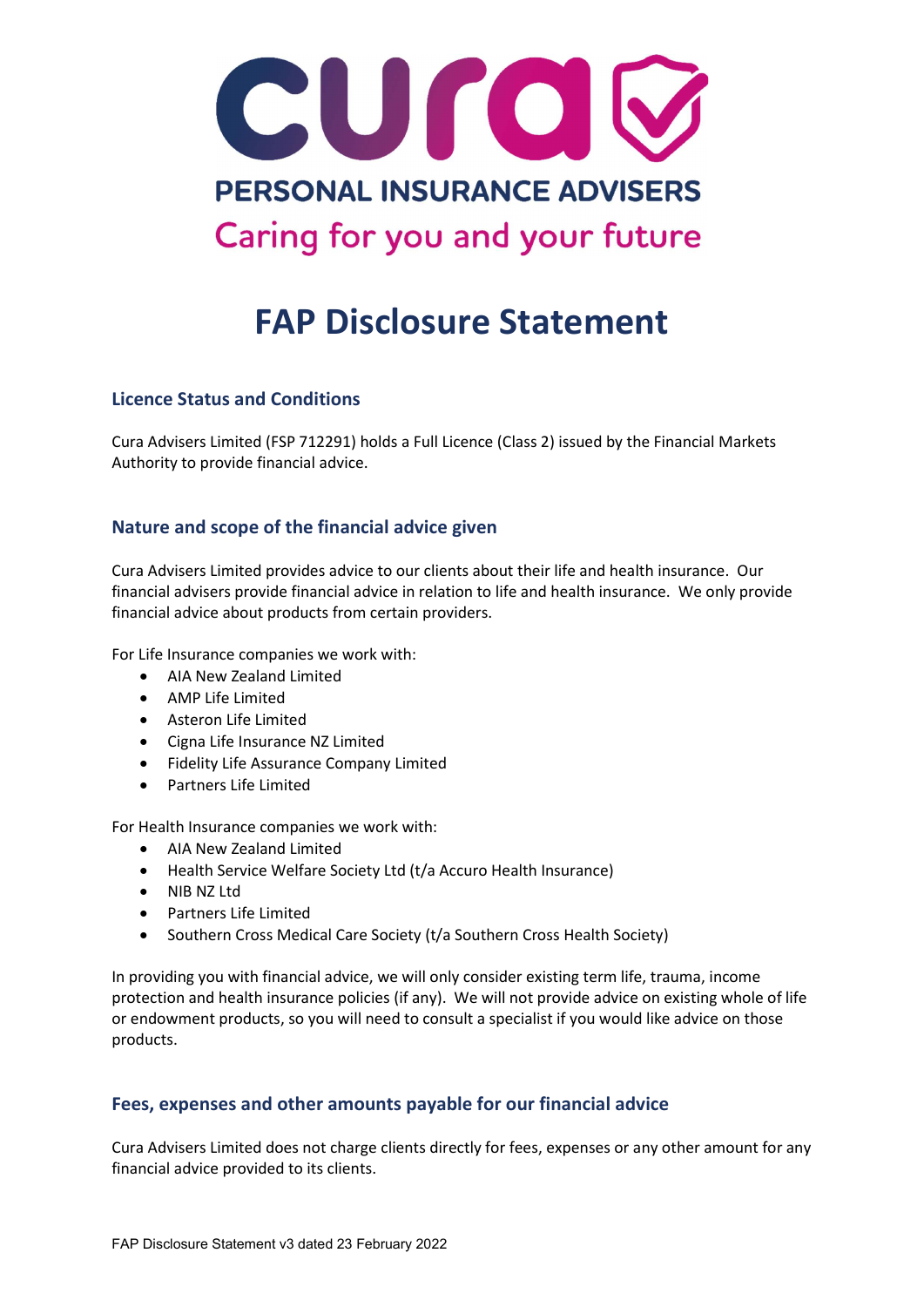# Conflicts of Interest and Incentives

For life insurance and health insurance, Cura Advisers Limited receive commissions from the insurance companies on whose policies we give advice. If you decide to take out insurance, the insurer will pay a commission to Cura Advisers Limited. The amount of commission is based on the amount of premium. The commissions are between 180% and 200% of the first years premiums of your policy – the amount depends on which insurance company and which insurance policy you choose. I also receive a commission of between 5% and 10% of the premium for each year the policy remains in force.

From time to time, product providers may also reward us for the overall business we provide to them. They may give us tickets to sports events, hampers, or other incentives (items do not exceed \$500 in value and if they do we do not accept them).

To ensure that our financial advisers prioritise our clients' interests above their own, we follow an advice process that ensures our recommendations are made on the basis of each clients' goals and circumstances.

# Complaints handling and dispute resolutions

If you are not satisfied with our financial advice service in any way, you can make a complaint by emailing sarah@curainsurance.co.nz, or by calling us on 06 349 0089. You can also write to us at: Cura Advisers Limited, PO Box 4077, Wanganui 4500 (Attention: Sarah Hunger).

When we receive a complaint, we will consider it following our internal complaints process:

- We will consider your complaint and let you know how we intend to resolve it. We may need to contact you to get further information about your complaint.
- We aim to resolve complaints within 10 working days of receiving them. If we can't we will contact you within that time to let you know we need more time to consider your complaint, and will aim to provide you with a realistic timeframe.
- We will contact you by phone or email to let you know whether we can resolve your complaint, and how we propose to do so.

If we can't resolve your complaint, or you aren't satisfied with the way we propose to do so, you can contact our external dispute resolutions scheme, Financial Dispute Resolution Service (FDRS).

The Financial Dispute Resolution Service (FDRS) provides a free, independent dispute resolutions service that may help investigate or resolve your complaint, if we haven't been able to resolve your complaint to your satisfaction.

You can contact the Financial Dispute Resolution Service (FDRS) at:

| Address:          | Freepost 231075, PO Box 2272, Wellington 6140 |
|-------------------|-----------------------------------------------|
| Telephone number: | 0508 337 337                                  |
| Email address:    | enquiries@fdrs.org.nz                         |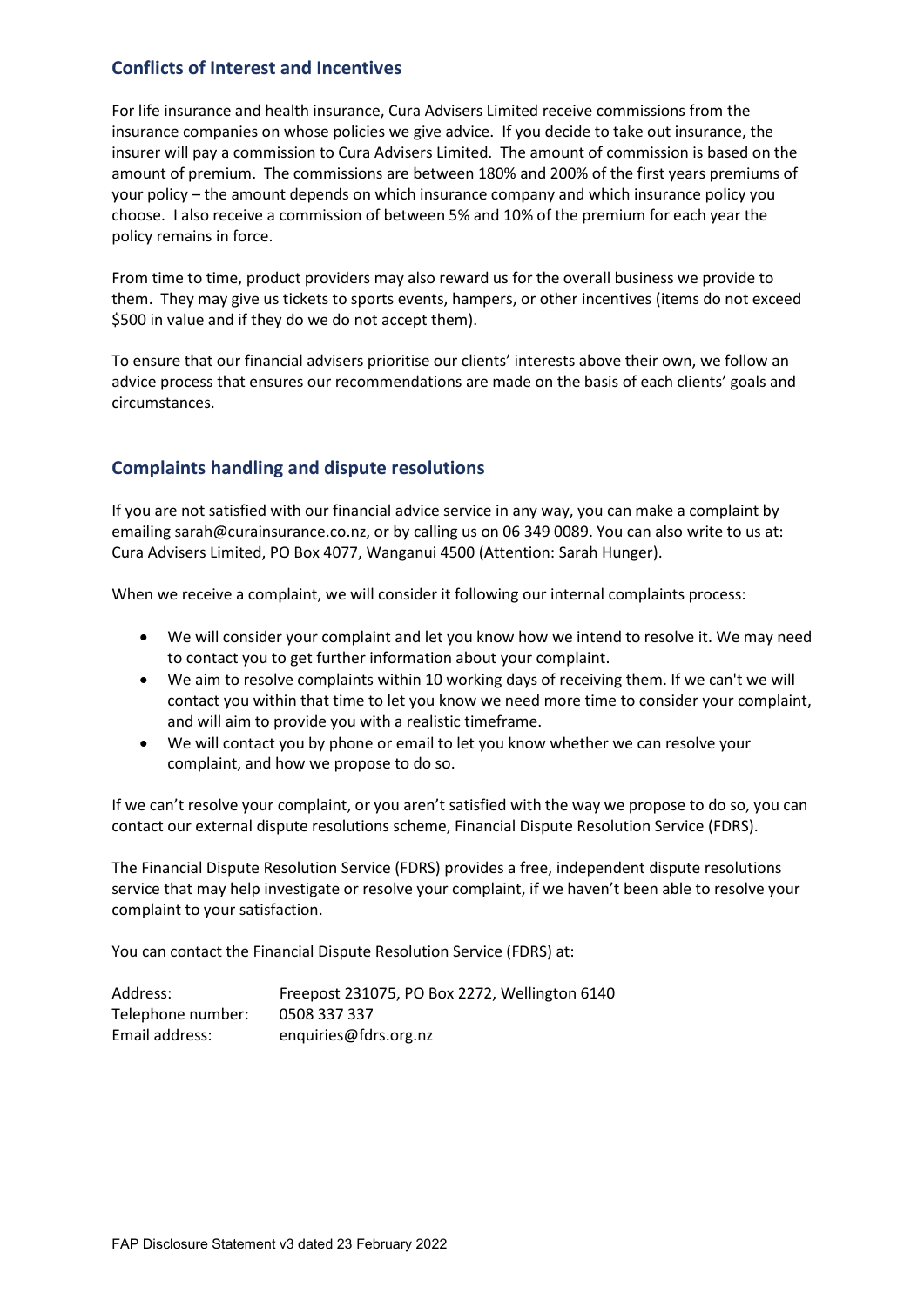# Our Duties

Cura Advisers Limited, and anyone who gives financial advice on our behalf, have duties under the Financial Markets Conduct Act 2013 relating to the way that we give advice.

We are required to:

- Give priority to your interests by taking all reasonable steps to make sure our advice isn't materially influenced by our own interests.
- Exercise care, diligence, and skill in providing you with advice
- Meet standards of competence, knowledge and skill set by the Code of Professional Conduct for Financial Advice Services (these are designed to make sure that we have the expertise needed to provide you with advice)
- Meet standards of ethical behaviour, conduct and client care set by the Code of Professional Conduct for Financial Advice Services (these are designed to make sure we treat you as we should, and give you suitable advice).

This is only a summary of the duties that we have. More information is available by contacting us, or by visiting the Financial Markets Authority website at http;//www.fma.govt.nz

## Your Privacy

When working with you we will be collecting personal information from you in order to deliver personalised advice which is suitable for you. This is generally personal information regarding age, health, financial situation and your instructions.

In accordance with the Privacy Act 2020 you are entitled to access any such information we collect and hold on you, and also to have noted any corrections to such information.

Should you require a copy of any information we hold we shall be happy to provide a full copy at our cost, but will always retain original records for legal and compliance requirements.

Records are stored in secure premises and on secured computer systems at our place of business.

All staff employed by Cura Advisers Ltd have access to all client files, and in addition to Cura Advisers Ltd staff other parties may access this information as required by law or for the purposes of providing specific advice to you in accordance with your instructions or our agreed Scope of Service. Those parties may include:

- Insurers and other product providers whom we are considering for your needs.
- Market regulators and statutory authorities
- Professional compliance and audit assessors investigating our compliance and professional standard

If you have a complaint about how we handle your personal information, you can contact the Office of the Privacy Commissioner:

 PO Box 10094 The Terrace Wellington 6143 0800 803 909 Enquiries@privacy.org.nz

This option is available in addition to utilising the Complaints Process of Cura Advisers Limited.